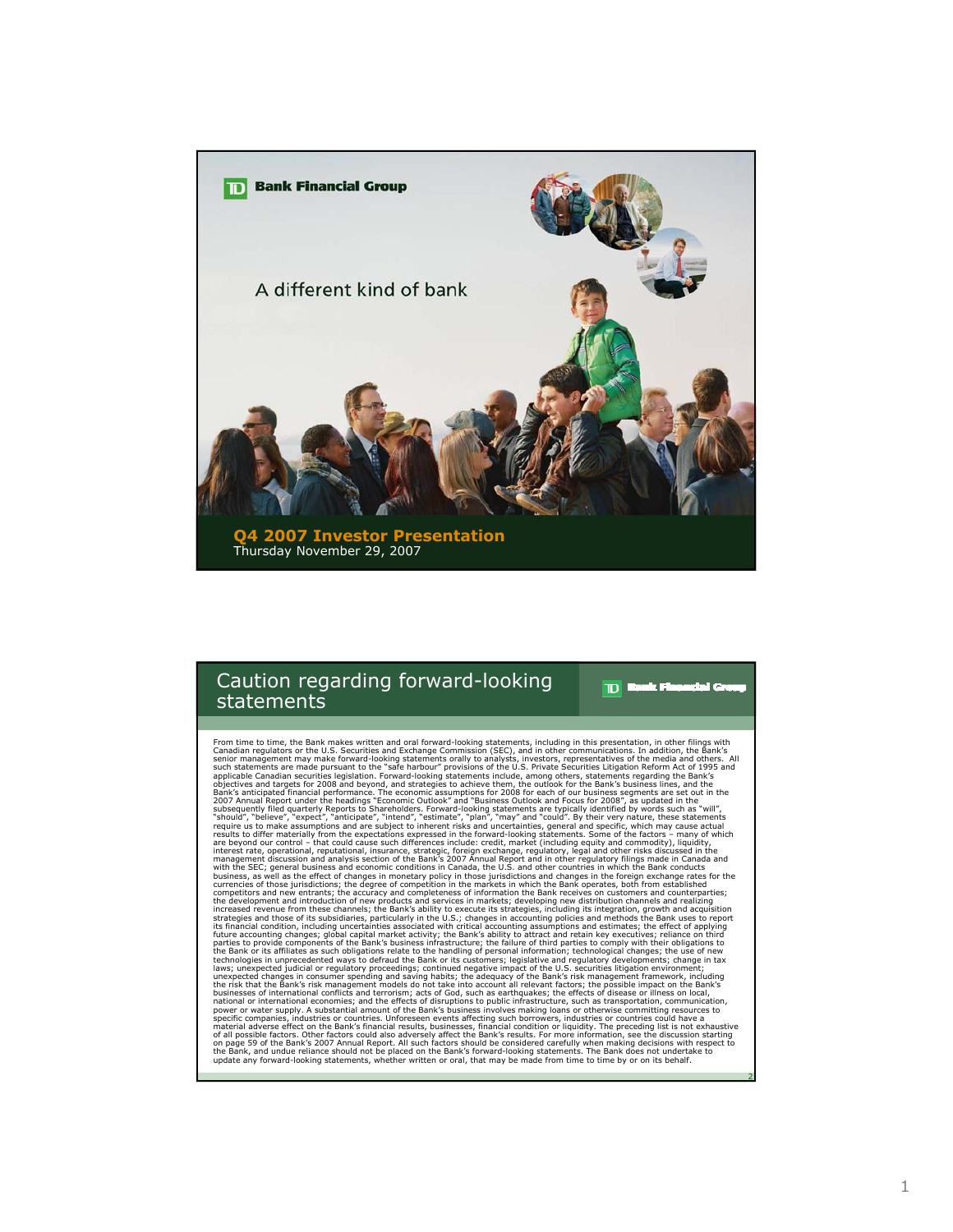

|                       | FY2007 Highlights                                                                                                                                                                                                                                                                                                                                                                                                                                                                                                                                                                                                                                                                                                                                                                                                                                                                                                                                                                     |                                                                         |                                                                        |                                                       | rent and part |
|-----------------------|---------------------------------------------------------------------------------------------------------------------------------------------------------------------------------------------------------------------------------------------------------------------------------------------------------------------------------------------------------------------------------------------------------------------------------------------------------------------------------------------------------------------------------------------------------------------------------------------------------------------------------------------------------------------------------------------------------------------------------------------------------------------------------------------------------------------------------------------------------------------------------------------------------------------------------------------------------------------------------------|-------------------------------------------------------------------------|------------------------------------------------------------------------|-------------------------------------------------------|---------------|
|                       | <b>Net income \$MM</b> (based on segment results, adjusted where applicable)                                                                                                                                                                                                                                                                                                                                                                                                                                                                                                                                                                                                                                                                                                                                                                                                                                                                                                          |                                                                         |                                                                        |                                                       |               |
|                       | Canadian Retail <sup>1</sup><br>$U.S.$ Retail <sup>2</sup><br>Wholesale<br>Corporate<br>Adjusted net income <sup>3</sup><br>Reported EPS (diluted)<br>Adjusted EPS (diluted)                                                                                                                                                                                                                                                                                                                                                                                                                                                                                                                                                                                                                                                                                                                                                                                                          | FY 2006<br>\$2,376<br>435<br>664<br>(99)<br>\$3,376<br>\$6.34<br>\$4.66 | FY 2007<br>\$2,754<br>620<br>824<br>(9)<br>\$4,189<br>\$5.48<br>\$5.75 | 07 vs 06<br>16%<br>43%<br>74%<br>24%<br>$-14%$<br>23% |               |
| $\frac{1}{2}$ .<br>3. | Explained in footnote 1 on slide 8.<br>Explained on footnote 1 on slide 19.<br>The Bank's financial results prepared in accordance with GAAP are referred to as "reported" results. The Bank also utilizes non-GAAP<br>financial measures referred to as "adjusted" results (i.e., reported results excluding "items of note", net of income taxes) to assess<br>each of its businesses and measure overall Bank performance. Adjusted net income, adjusted earnings per share (EPS) and related<br>terms used in this presentation are not defined terms under GAAP and may not be comparable to similar terms used by other issuers.<br>See "How the Bank Reports" in the 4 <sup>th</sup> Ouarter 2007 Press Release and in the 2007 MD&A (td.com/investor) for further explanation, a<br>list of the items of note and a reconciliation of adjusted earnings to reported basis (GAAP) results. Reported net income for 2006 and<br>2007 was \$4,603MM and \$3,997MM, respectively. |                                                                         |                                                                        |                                                       |               |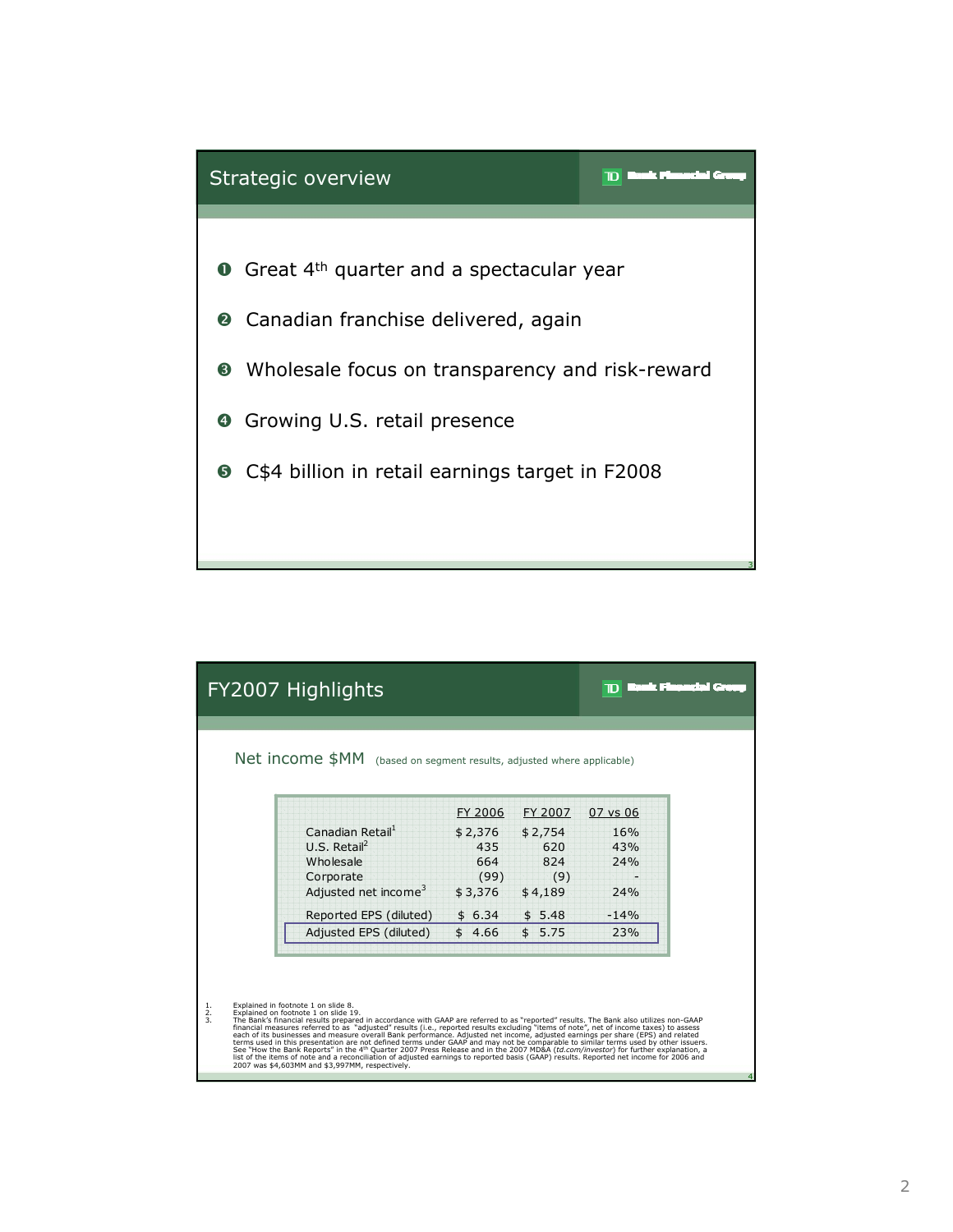|                                  |               | 04/06  |               | 03/07    |               | 04/07   | 0 <sub>0</sub> | YoY       |
|----------------------------------|---------------|--------|---------------|----------|---------------|---------|----------------|-----------|
| Canadian Retail                  | $\frac{1}{2}$ | 596    | $\frac{1}{2}$ | 723      | $\frac{1}{2}$ | 691     | $-4%$          | 16%       |
| U.S. Retail                      |               | 116    |               | 168      |               | 199     | 18%            | 72%       |
| Wholesale                        |               | 146    |               | 253      |               | 157     | $-38%$         | 8%        |
| Corporate                        |               | 17     |               | 20       |               | (26)    | <b>NM</b>      | <b>NM</b> |
| Adjusted net income <sup>1</sup> |               | \$875  |               | \$1,164  |               | \$1,021 | $-12%$         | 17%       |
| Reported EPS (diluted)           | $\mathsf{\$}$ | 1.04   |               | \$1.51   |               | \$1.50  | $-1\%$         | 44%       |
| Adjusted EPS (diluted)           |               | \$1.20 |               | \$1.60   |               | \$1.40  | $-13%$         | 17%       |
| Tier 1 capital                   |               | 12.0%  |               | $10.2\%$ |               | 10.3%   | $0.1\%$        | $-1.7%$   |
| Tangible common equity           |               | 9.1%   |               | 7.1%     |               | 7.4%    | 0.3%           | $-1.7%$   |

|                                                                                 |                  | \$MM              | <b>EPS</b> |
|---------------------------------------------------------------------------------|------------------|-------------------|------------|
| Reported net income and EPS                                                     |                  | \$1,094           | \$1.50     |
| <b>Items of note</b>                                                            | Pre-Tax<br>\$ MM | Post-Tax<br>\$ MM | <b>EPS</b> |
| Amortization of intangibles                                                     | \$138            | \$99              | \$0.14     |
| Change in fair value of Credit Default Swaps<br>hedging the corporate loan book | \$3              | \$2               |            |
| General allowance release                                                       | \$ (60)          | \$ (39)           | \$ (0.05)  |
| Visa gain                                                                       | \$ (163)         | \$ (135)          | \$ (0.19)  |
| <b>Excluding above items of note</b>                                            |                  |                   | <b>EPS</b> |
| Adjusted net income and EPS                                                     |                  | \$1,021           | \$1.40     |

5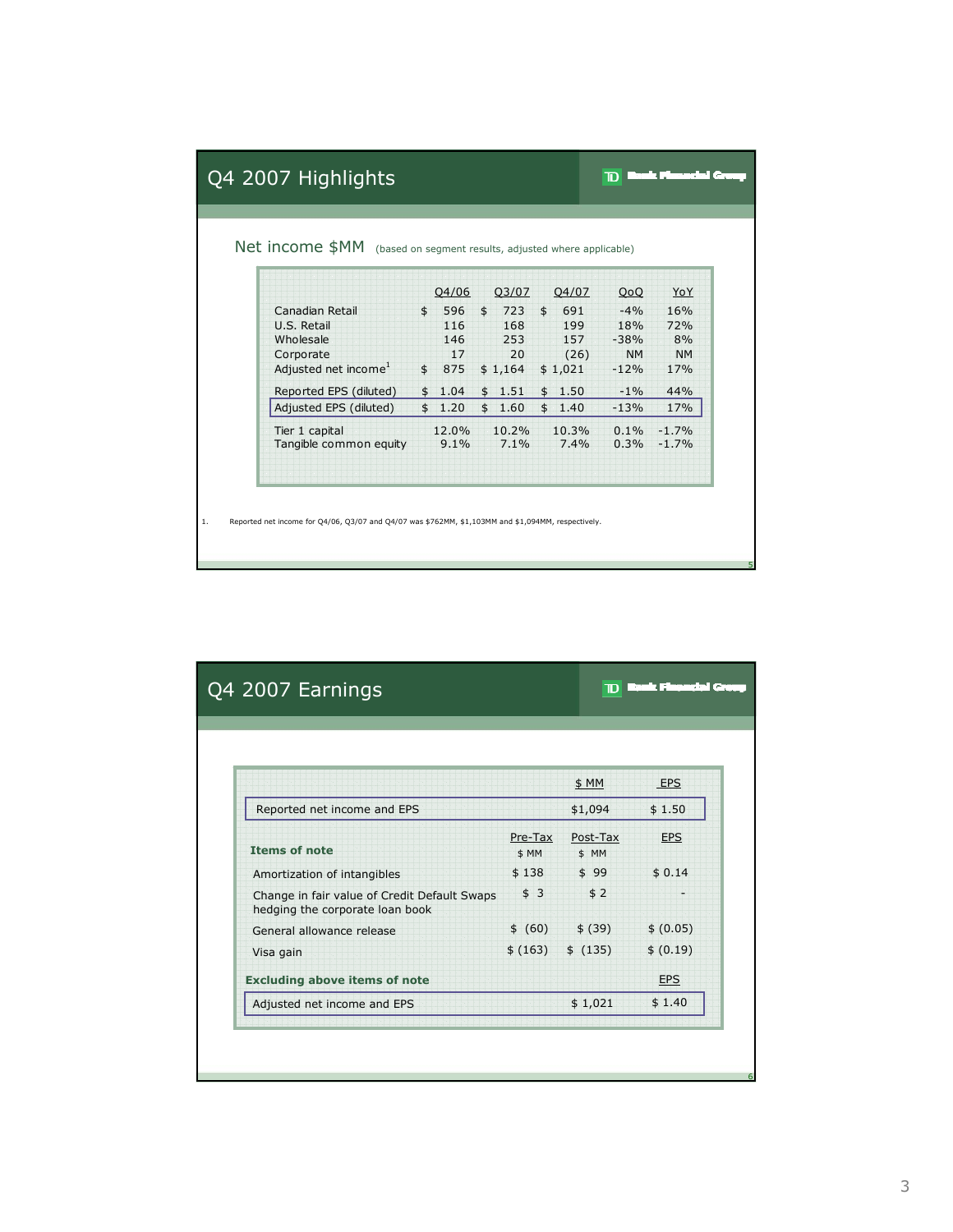

|    | Canadian Retail <sup>1</sup>                                                                                                                                                                                                                                                                                                                                             |                    |                    |                | D           |                | i dia membentuk d |
|----|--------------------------------------------------------------------------------------------------------------------------------------------------------------------------------------------------------------------------------------------------------------------------------------------------------------------------------------------------------------------------|--------------------|--------------------|----------------|-------------|----------------|-------------------|
|    | <b>P&amp;L \$MM</b>                                                                                                                                                                                                                                                                                                                                                      |                    |                    |                |             |                |                   |
|    |                                                                                                                                                                                                                                                                                                                                                                          | Q4/06              | Q3/07              | Q4/07          | QoQ         | YoY            |                   |
|    | Revenue<br>PCL                                                                                                                                                                                                                                                                                                                                                           | \$2,452<br>132     | \$2,688<br>151     | \$2,733<br>176 | 2%<br>17%   | $11\%$<br>33%  |                   |
|    | Expenses<br>Net Income                                                                                                                                                                                                                                                                                                                                                   | 1,425<br>\$<br>596 | 1,445<br>\$<br>723 | 1,513<br>\$691 | 5%<br>$-4%$ | 6%<br>16%      |                   |
|    | Efficiency ratio                                                                                                                                                                                                                                                                                                                                                         | 58.1%              | 53.8%              | 55.4%          |             | $1.6\% -2.8\%$ |                   |
|    |                                                                                                                                                                                                                                                                                                                                                                          |                    |                    |                |             |                |                   |
| 1. | "Canadian Retail" results in this presentation consist of Canadian Personal and Commercial Banking business segment results<br>included in the Bank's reports to shareholders for the relevant periods and Canadian Wealth Management results, a subset of the<br>Wealth Management business segment results of the Bank, as explained on slide 15 of this presentation. |                    |                    |                |             |                | 8                 |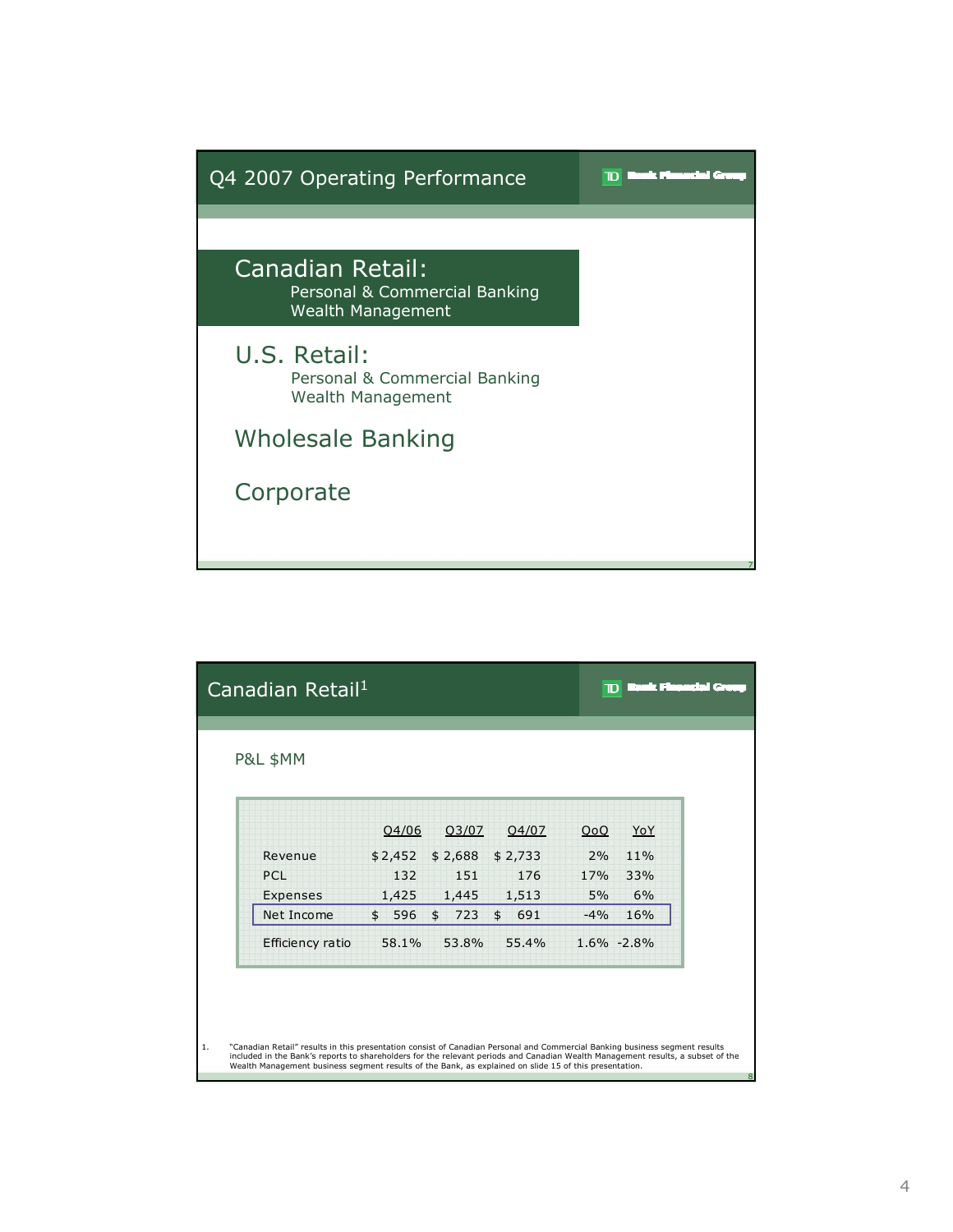

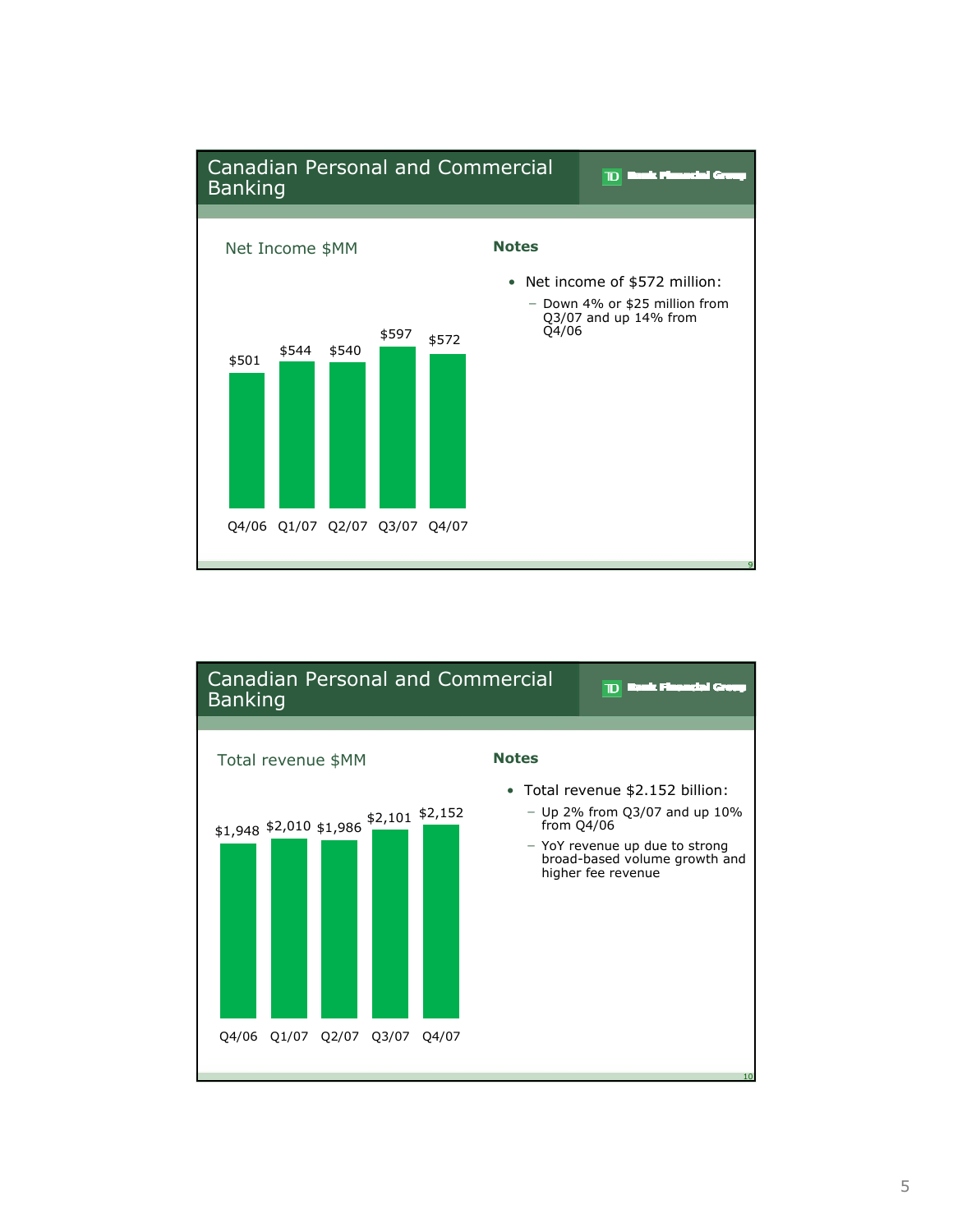

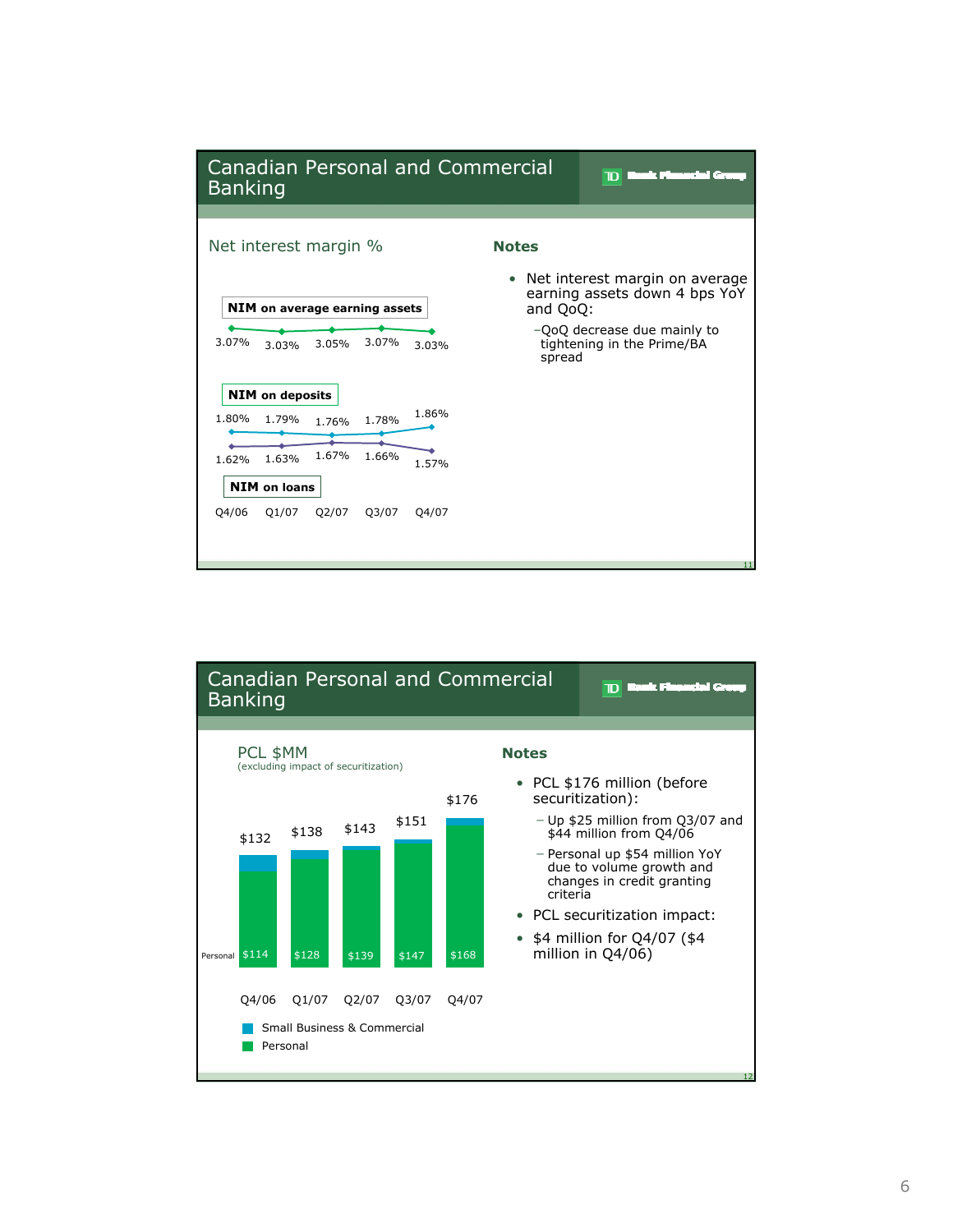

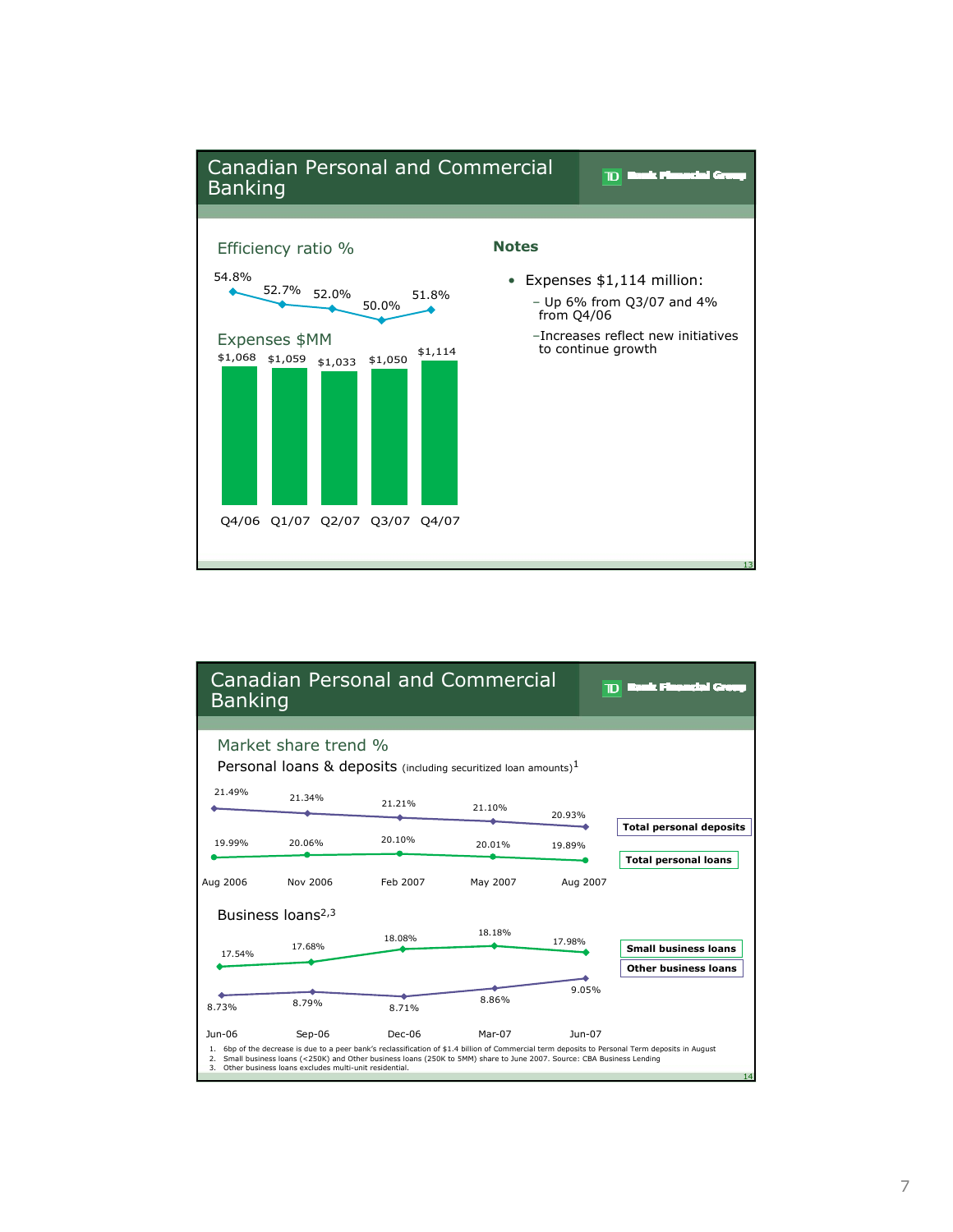

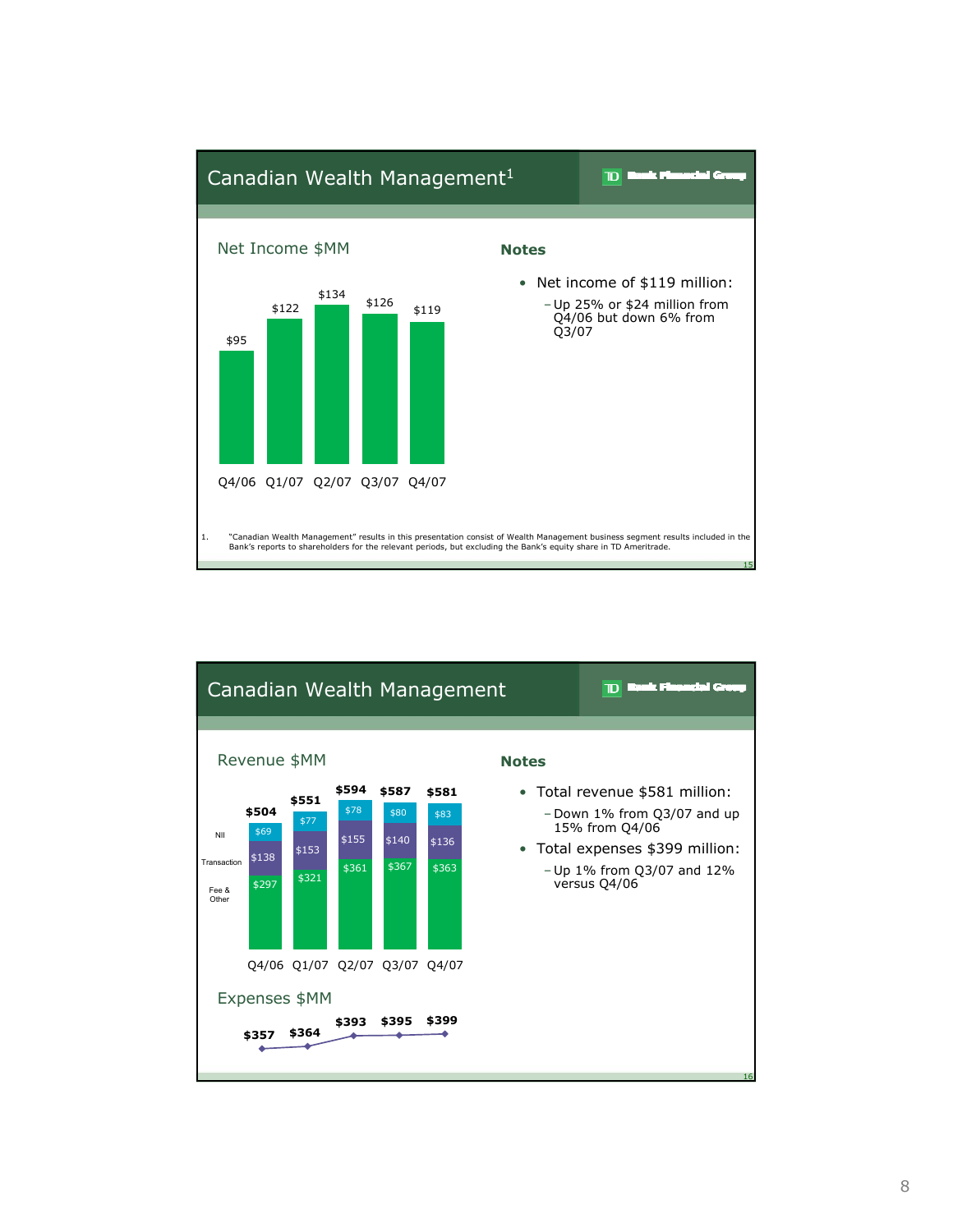|                 |                           | Canadian Wealth Management       |        | D      | −.              |
|-----------------|---------------------------|----------------------------------|--------|--------|-----------------|
| Long-term funds |                           | Mutual Fund Market share trend % |        |        |                 |
| 21.30%          | 21.34%                    | 21.38%                           | 21.15% | 21.02% | <b>Banks</b>    |
| 6.75%           | 6.76%                     | 6.84%                            | 6.82%  | 6.87%  | <b>Industry</b> |
| Q4/06           | Q1/07                     | Q2/07                            | Q3/07  | Q4/07  |                 |
|                 | <b>Money market funds</b> |                                  |        |        | <b>Banks</b>    |
| 26.39%          | 27.21%                    | 27.67%                           | 28.20% | 28.30% |                 |
| 20.30%          | 20.35%                    | 20.75%                           | 20.95% | 20.92% | <b>Industry</b> |
| Q4/06           | Q1/07                     | Q2/07                            | Q3/07  | Q4/07  | 17              |

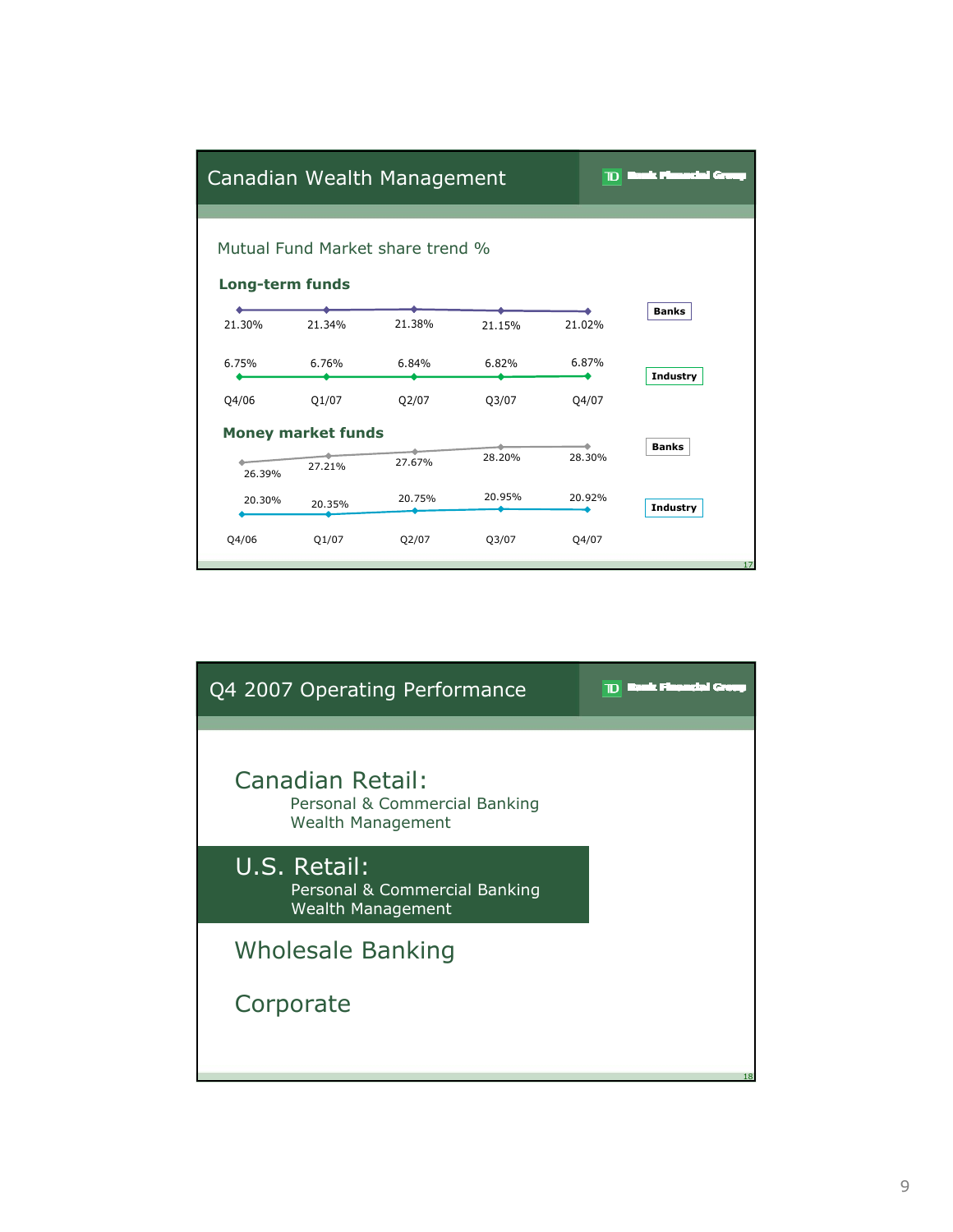

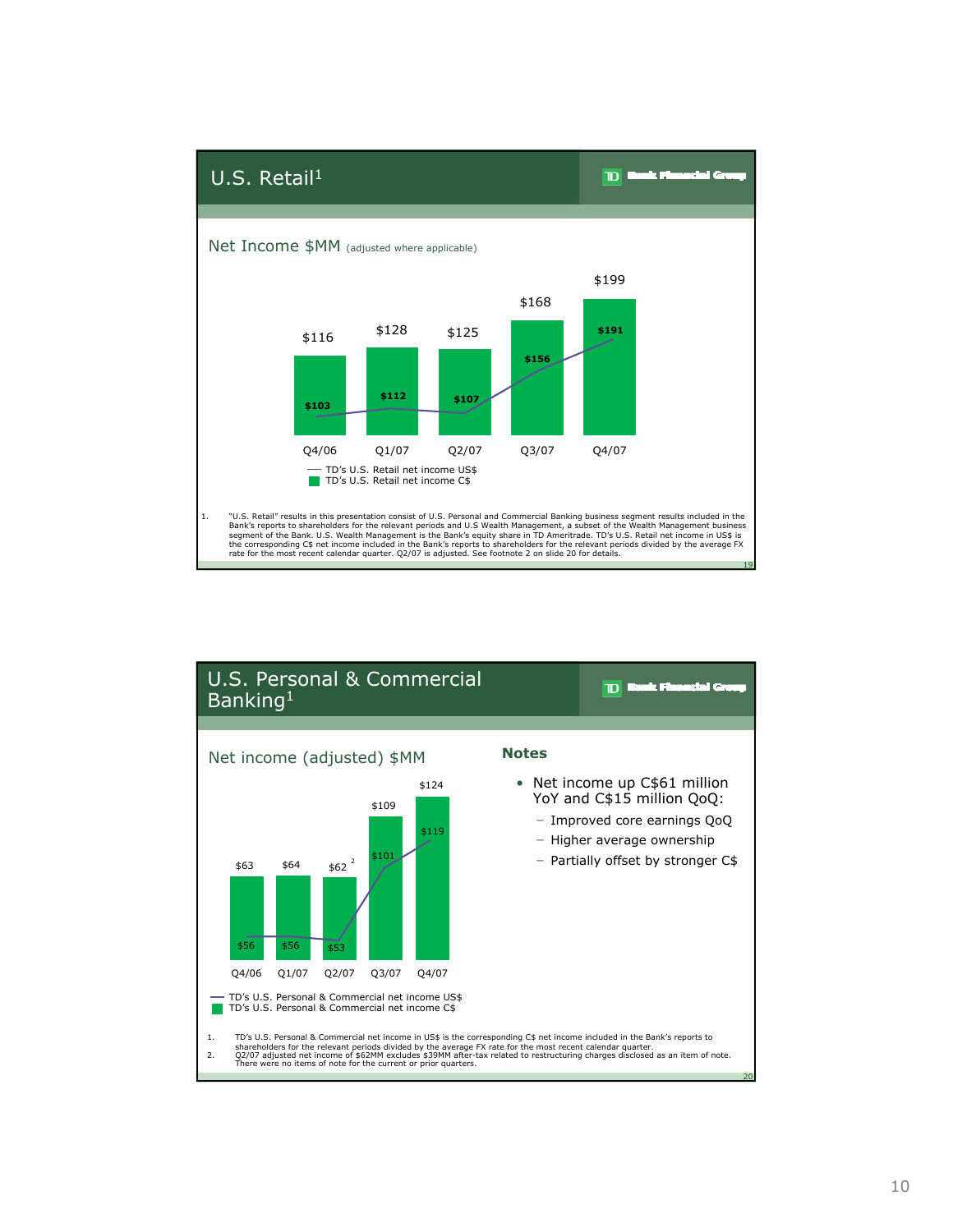

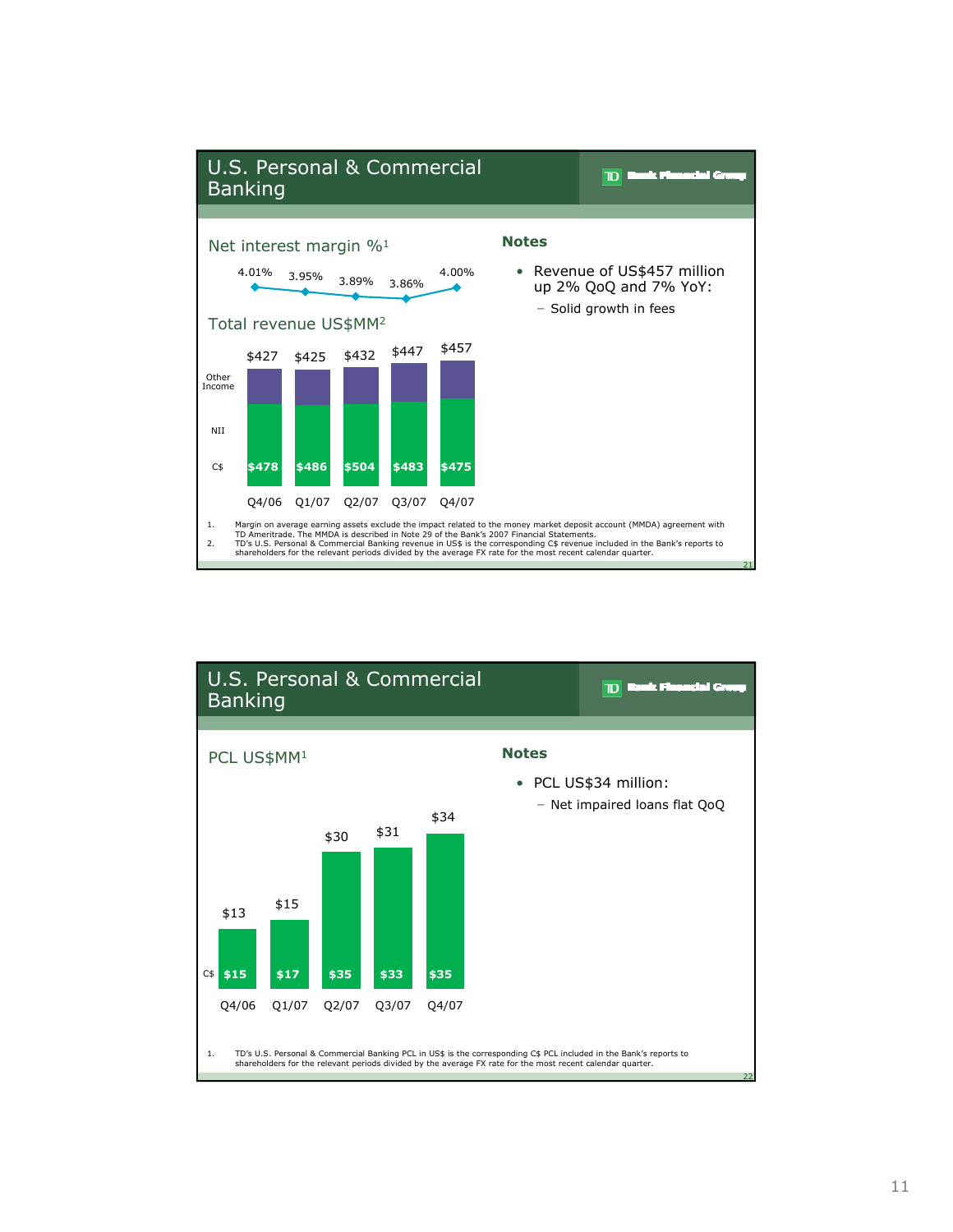

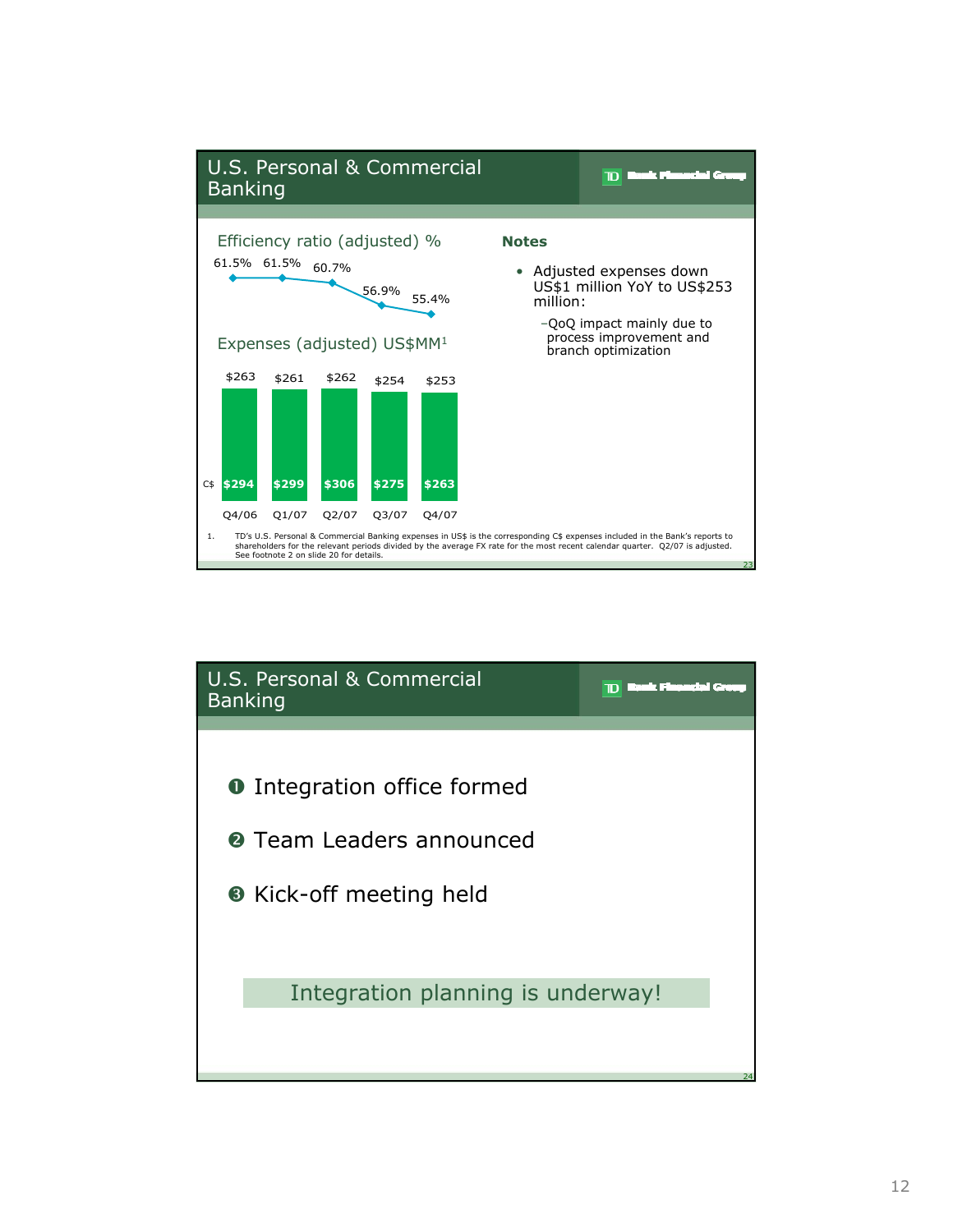

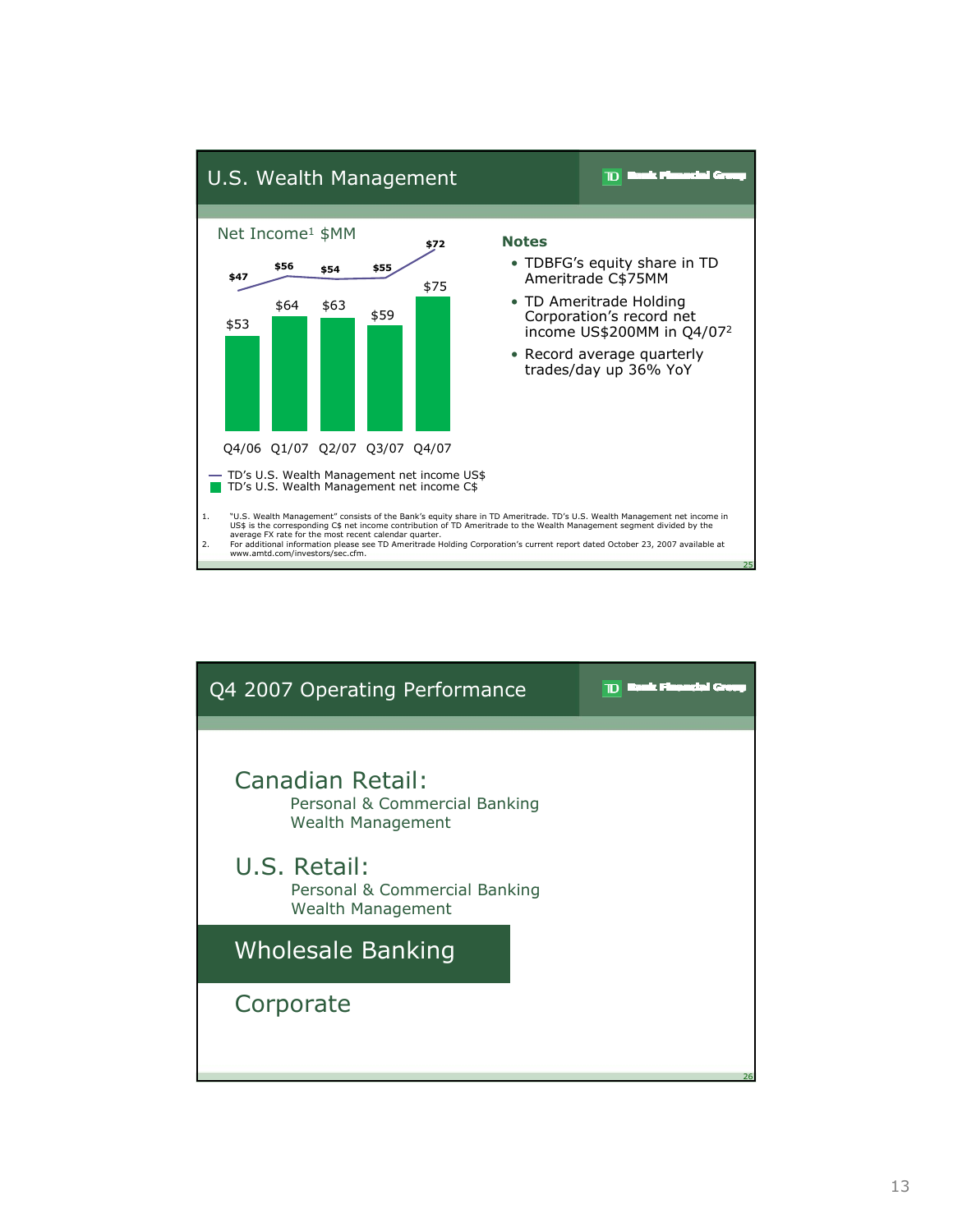

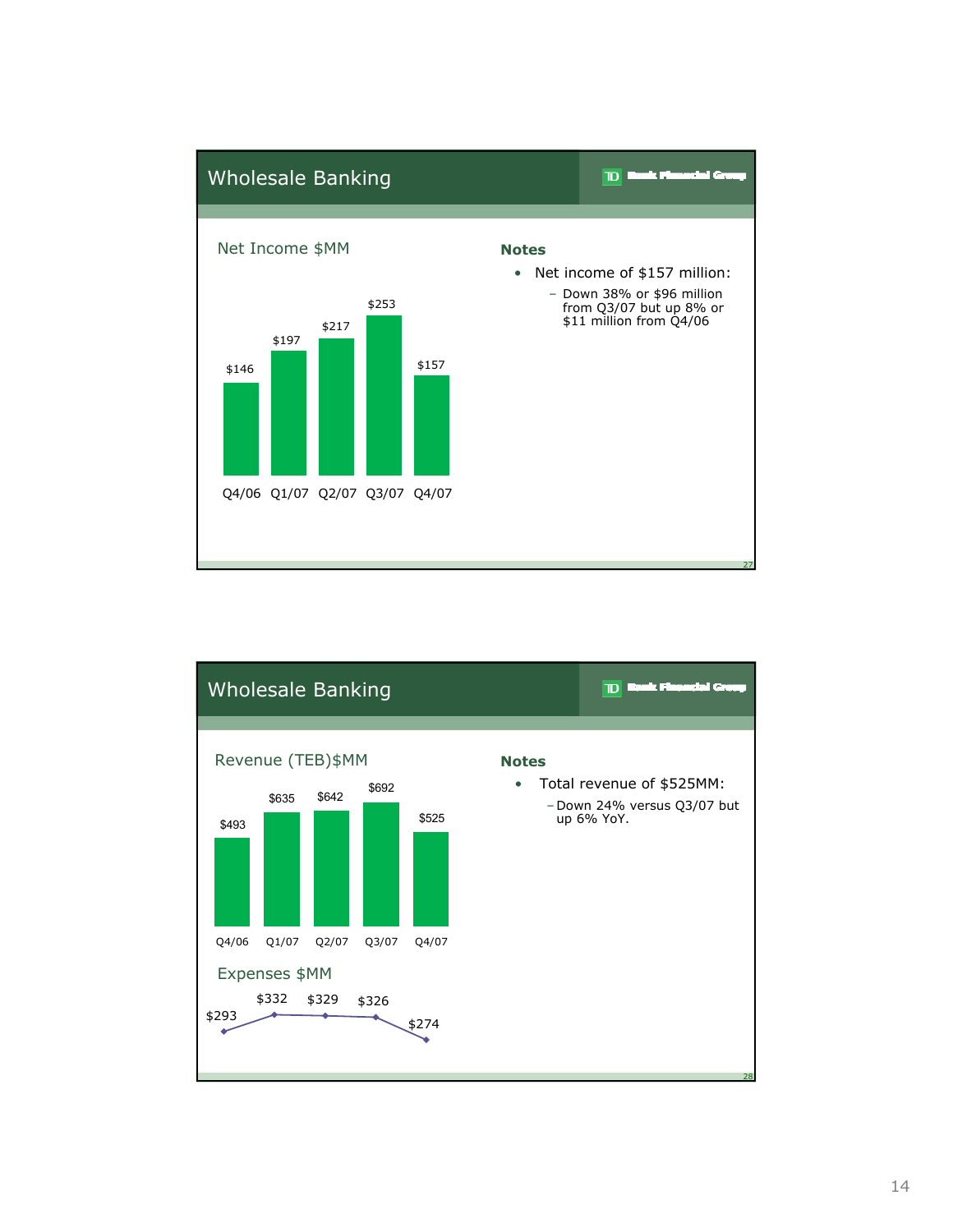# Wholesale Banking

# **TD Back Pleasachd** Gr

| <b>U.S. sub-prime mortgages</b>                                           | <b>None</b>                                                                 |
|---------------------------------------------------------------------------|-----------------------------------------------------------------------------|
| U.S. sub-prime exposure via CDO's                                         | <b>None</b>                                                                 |
| <b>Third party Asset-backed</b><br><b>Commercial Paper 1</b>              | No exposure - TDBFG, TD Asset<br>Management Inc., TD Mutual<br><b>Funds</b> |
| <b>Corporate Loan Book</b>                                                | Nominal LBO exposure<br>No covenant "lite" exposure                         |
| <b>Hedge Funds</b>                                                        | No direct lending exposure<br>Nominal trading exposure                      |
| <b>Prime Brokerage</b>                                                    | Collateralized based on retail<br>(IDA) margin standards                    |
| <b>Underwriting Commitments on</b><br>loans to be syndicated <sup>2</sup> | Marked to market                                                            |
| <b>TD-sponsored Structured</b><br><b>Investment Vehicles (SIV's)</b>      | <b>None</b>                                                                 |
| <b>Level 3 assets and liabilities</b>                                     | < 1 %                                                                       |

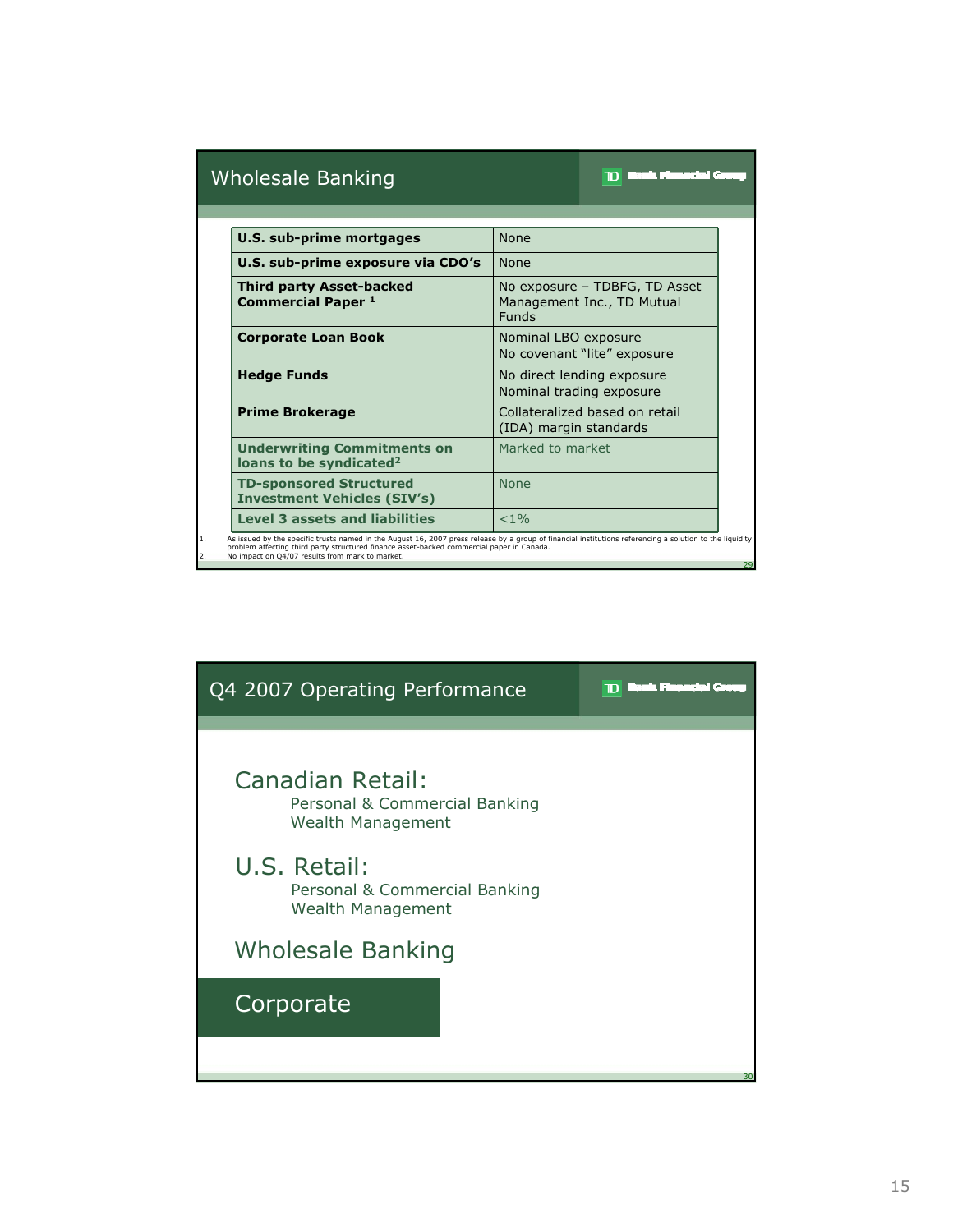